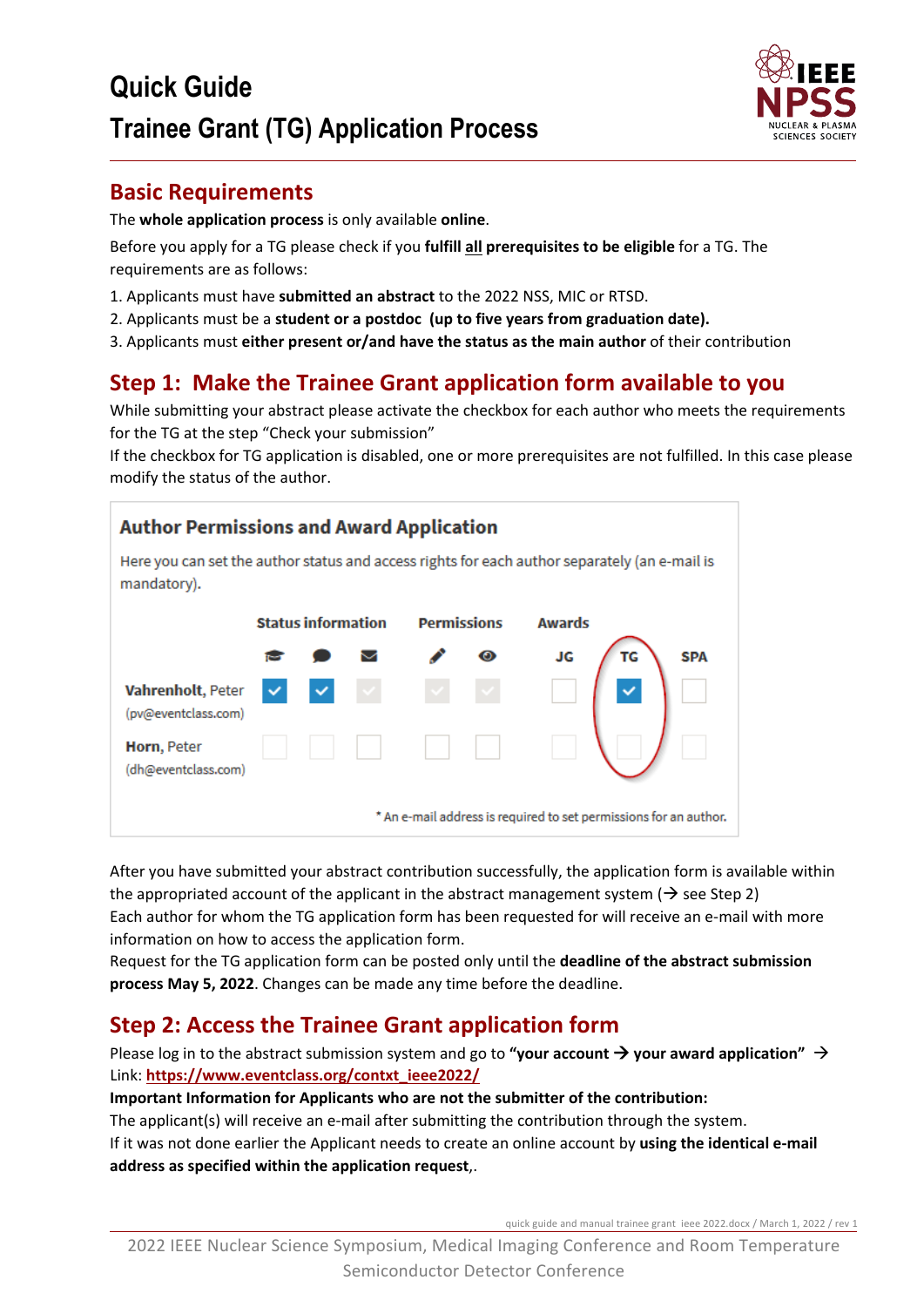

After creating this account, the applicant will be able to access any scholarship application forms available within their profile.

# **Step 3: Apply for the Trainee Grant**

By the deadline **May 5, 2022** your TG application should be completed/finalized. Please fill out the online application form following the guidelines you receive within the online form.

The TG application requires an advisor recommendation letter.

The process for the **advisor recommendation letter is processed online only** and is included within the application form. Please follow the guidelines you receive through the online form.

How does the advisor recommendation letter process work:

After the applicant has finalized his TG application the specified advisor will be informed by e-mail through the system instantly. In this e-mail the advisor will receive all necessary information and the availability to submit the recommendation letter online. (Please see Step 4)

Changes in the application draft can be made any time until the deadline May 5, 2022 and will be stored.

**Important: Once the applicant has finalized the application process and invited the advisor to write a recommendation, no further modifications to the application are possible.**

Save your application as draft

 $\boxtimes$  Finalize your application and inform your advisor / supervisor

## **Step 4: Receive the advisor recommendation letter**

The advisor **recommendation letter** should be submitted through the stated advisor **until the deadline June 7, 2022**.

As soon as the advisor has submitted the letter of recommendation the **TG application process has been completed successfully**. The applicant will be automatically informed by e-mail through the system when the recommendation letter has been provided.

The **applicant should track if the advisor letter is still pending** and, remind the advisor to take action before the deadline June 7, 2022.

#### **Step 5: Redeem your Trainee Grant voucher**

All applicants will be **informed by e-mail** if they have been awarded a TG by the **end of July 2022**. Successful applicants will receive an e-mail containing a **voucher code** which should be redeemed while registering online for the conference. **The TG can be used only within the online registration process**. TGs will not be paid out in cash. The online registration will be available from mid of July 2022. You have the possibility to **redeem your voucher up until October 5, 2022**

**Please do not register until you have received your TG notification.**

**Even though you have received a TG but you are not able to join the conference please timely inform the Scholarship Co - Chairs Merry Keyser or Lorenzo Fabris. Another applicant will be able to receive the grant.**

quick guide and manual trainee grant ieee 2022.docx / March 1, 2022 / rev 1